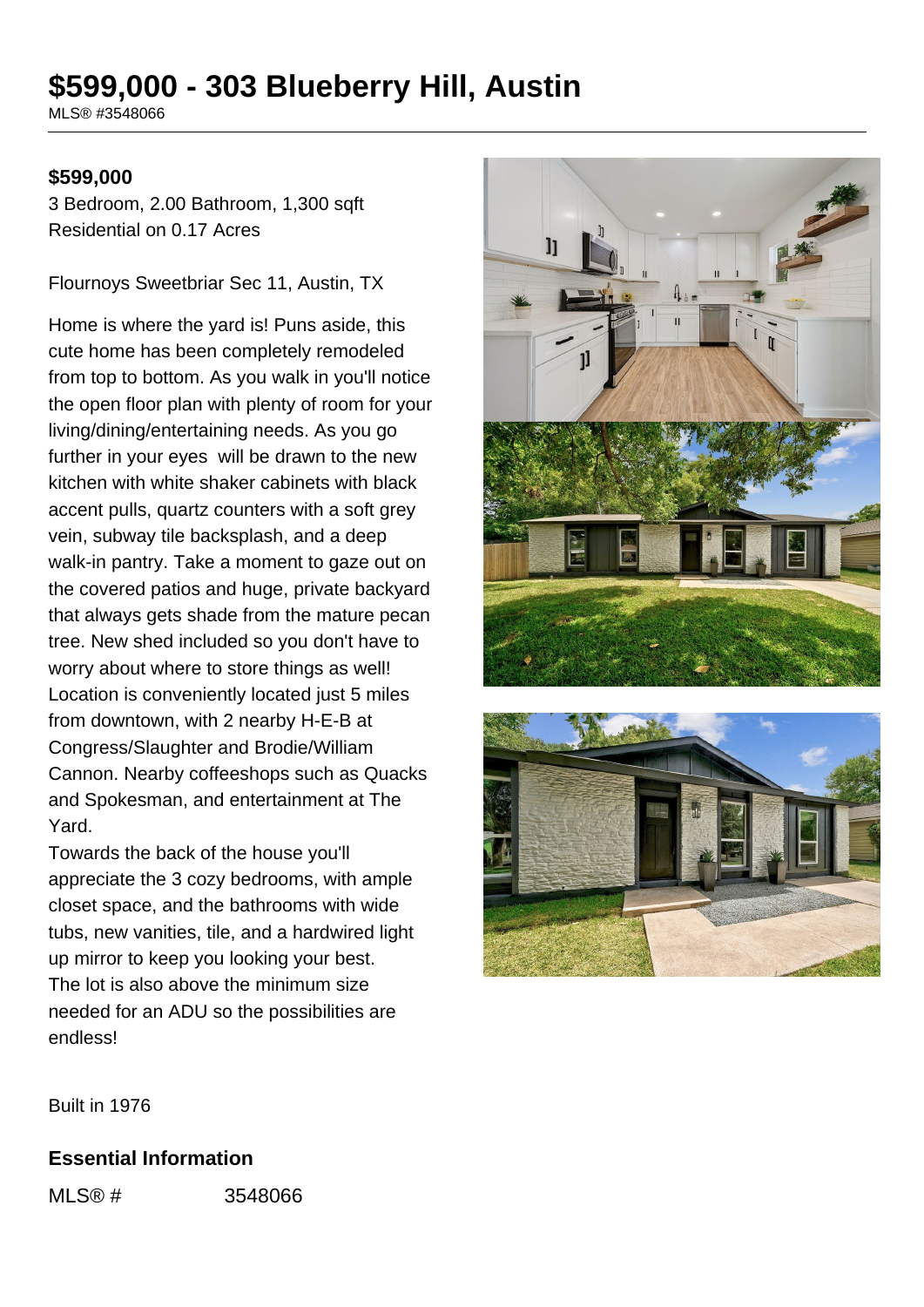| Price                 | \$599,000                      |
|-----------------------|--------------------------------|
| <b>Bedrooms</b>       | 3                              |
| <b>Bathrooms</b>      | 2.00                           |
| <b>Full Baths</b>     | 2                              |
| <b>Square Footage</b> | 1,300                          |
| Acres                 | 0.17                           |
| <b>Year Built</b>     | 1976                           |
| <b>Type</b>           | <b>Residential</b>             |
| Sub-Type              | <b>Single Family Residence</b> |
| <b>Status</b>         | Active                         |

# **Community Information**

| Address      | 303 Blueberry Hill                 |
|--------------|------------------------------------|
| Area         | 10N                                |
| Subdivision  | <b>Flournoys Sweetbriar Sec 11</b> |
| City         | Austin                             |
| County       | Travis                             |
| <b>State</b> | <b>TX</b>                          |
| Zip Code     | 78745                              |

## **Amenities**

| <b>Utilities</b> | Electricity Connected, Natural Gas Connected, Sewer Connected, Water<br>Connected |
|------------------|-----------------------------------------------------------------------------------|
| <b>Features</b>  | <b>None</b>                                                                       |
| Parking          | Driveway                                                                          |
| View             | <b>None</b>                                                                       |
| Waterfront       | <b>None</b>                                                                       |

## **Interior**

| Interior       | Tile, Vinyl                                        |
|----------------|----------------------------------------------------|
| Appliances     | Dishwasher, Gas Range, Gas Water Heater, Microwave |
| Heating        | Central                                            |
| # of Stories   |                                                    |
| <b>Stories</b> | One                                                |

## **Exterior**

| <b>Exterior Features</b> Private Yard |                                          |
|---------------------------------------|------------------------------------------|
|                                       | Lot Description Level, Trees Medium Size |
| Roof                                  | Shingle                                  |